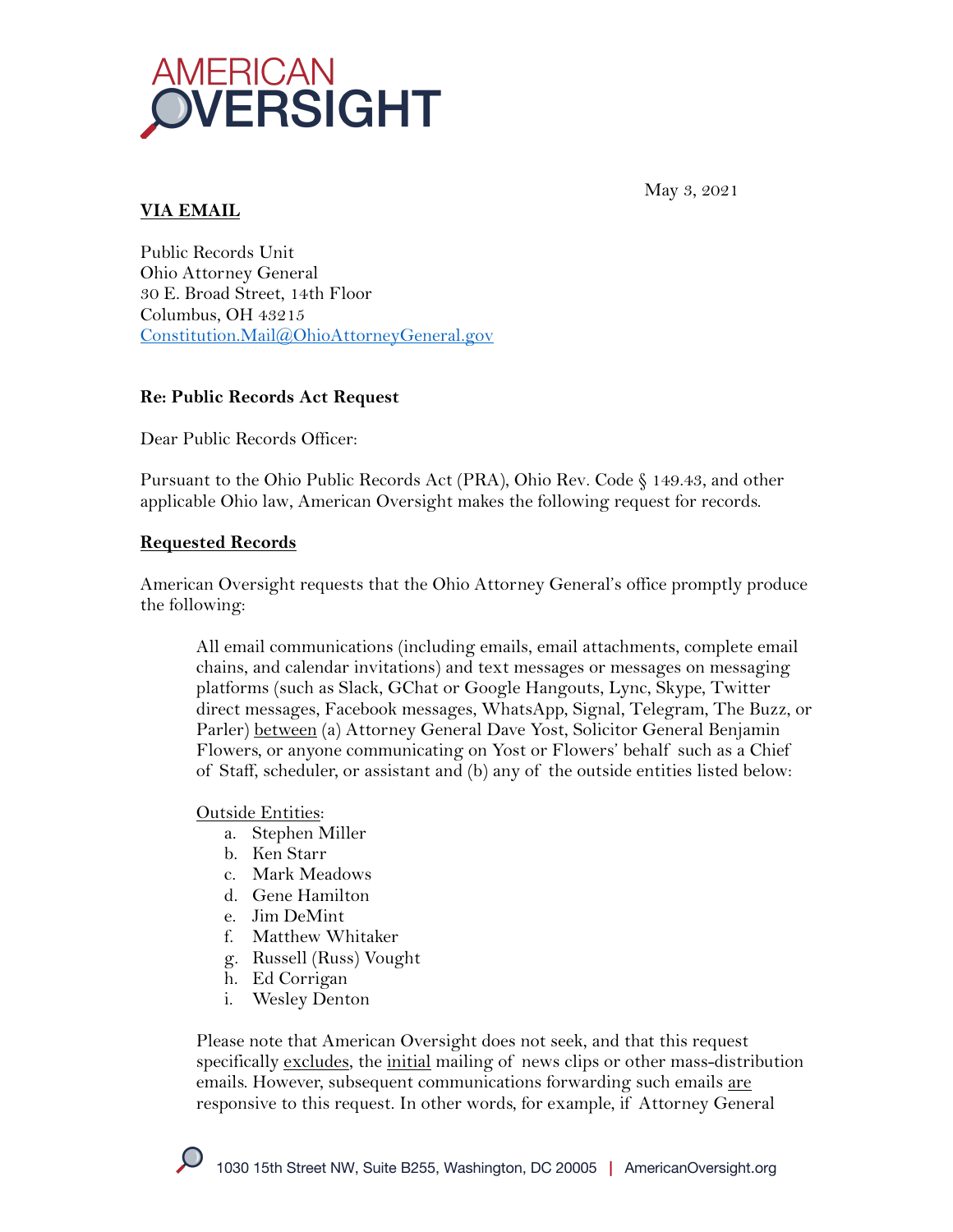Yost received a mass-distribution news clip email from Stephen Miller, that initial email would not be responsive to this request. However, if Yost forwarded that email to another individual with his own commentary, that subsequent message would be responsive to this request and should be produced.

Please provide all responsive records from March 15, 2021 through the date a search is conducted.

Please notify American Oversight of any anticipated fees or costs in excess of \$100 prior to incurring such costs or fee.

# **Guidance Regarding the Search & Processing of Requested Records**

In connection with its request for records, American Oversight provides the following guidance regarding the scope of the records sought and the search and processing of records:

- Please search all locations and systems likely to have responsive records, regardless of format, medium, or physical characteristics.
- Our request for records includes any attachments to those records or other materials enclosed with those records when they were previously transmitted. To the extent that an email is responsive to our request, our request includes all prior messages sent or received in that email chain, as well as any attachments to the email.
- Please search all relevant records or systems containing records regarding agency business. Do not exclude records regarding agency business contained in files, email accounts, or devices in the personal custody of your officials, such as personal email accounts or text messages.
- In the event some portions of the requested records are properly exempt from disclosure, please disclose any reasonably segregable non-exempt portions of the requested records.<sup>1</sup> If a request is denied in whole, please state specifically why it is not reasonable to segregate portions of the record for release.
- Please take appropriate steps to ensure that records responsive to this request are not deleted by the agency before the completion of processing for this request. If records potentially responsive to this request are likely to be located on systems where they are subject to potential deletion, including on a scheduled basis, please take steps to prevent that deletion, including, as appropriate, by instituting a litigation hold on those records.

If you have any questions regarding how to construe this request for records or believe that further discussions regarding search and processing would facilitate a more efficient production of records of interest to American Oversight, please do not hesitate

<sup>&</sup>lt;sup>1</sup> Ohio Rev. Code § 149.43(B)(1).